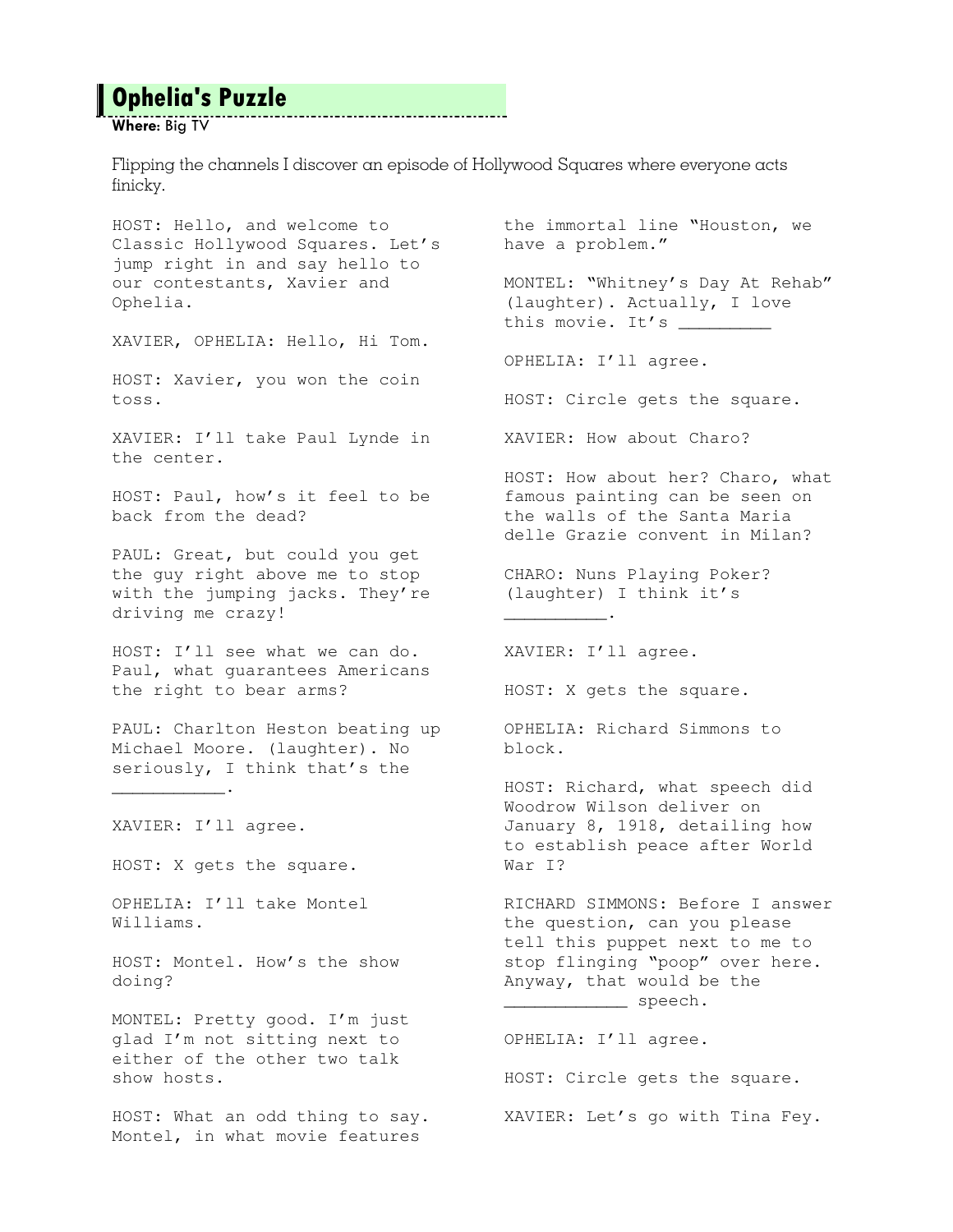HOST: Tina, what non-profit organization offers alcohol-free festivities to help celebrate New Year's Eve in numerous festivities to  $new_{r}$  .<br>New Year's Eve in numerous<br> $1 + k_0$  country?

TINA FEY: Dick Cheney's Funbusters. (laughter). Sorry, that's really  $\frac{1}{1}$ .

XAVIER: I'll agree.

HOST: X gets the square.

OPHELIA: Topher Grace to block.

HOST: Topher, what 1972 film gained notoriety for its sex scenes with Marlon Brando and Maria Schneider?

TOPHER GRACE: Marlon Brando had sex? In a movie? Ugh. (laughter). I think that was

OPHELIA: I'll agree.

 $\overline{\phantom{a}}$  .  $\overline{\phantom{a}}$ 

HOST: Circle gets the square.

XAVIER: Let's go with Triumph.

HOST: Triumph, the Insult Comic Dog. How are you?

TRIUMPH: Just lovely. Why don't I have a trap door here. I want to see down Tina Fey's blouse.

HOST: Okay, we'll have to edit that comment out. Triumph, what 1962 best-seller includes a character named Nurse Ratched?

TRIUMPH: The Joy of Poop. (no laughter). I kid, I kid. It was

XAVIER: I'll agree.

 $\overline{\phantom{a}}$  .

HOST: X gets the square.

OPHELIA: Ellen Degeneres to block.

HOST: Ellen, what song includes the lyrics "Fighters and sailors and bowlegged tailors can pay for their ticket and rent me!"

ELLEN DEGENERES: Popeye the Hooker Man? (laughter) That's gotta be \_\_\_\_\_\_\_\_\_\_\_\_

OPHELIA: I'll agree.

HOST: Circle gets the square.

XAVIER: I guess that leaves Caroline Rhea.

HOST: Caroline, how's it going up there?

CAROLINE: Just great. I love being the only woman in this row.

HOST: Here's the question. What term is used to display the scores of players in a golf game?

CAROLINE: Tigertron. (mild laughter). Alright, that sucked eggs. It's a \_\_\_\_\_\_\_\_\_\_\_\_\_\_.

XAVIER: I'll agree.

HOST: X gets the square and wins game 1. Congratulations. On to game 2, Ophelia, you'll start.

OPHELIA: Paul Lynde in the center.

HOST: Paul, if you went to a grocery store and bought what was once known as Bib-Label Lithiated Lemon-Lime Soda, what did you just get?

PAUL LYNDE: A mouthful. Geesh, who named that drink, Tolstoy? (laughter). I guess that would be \_\_\_\_\_\_\_.

OPHELIA: I'll agree.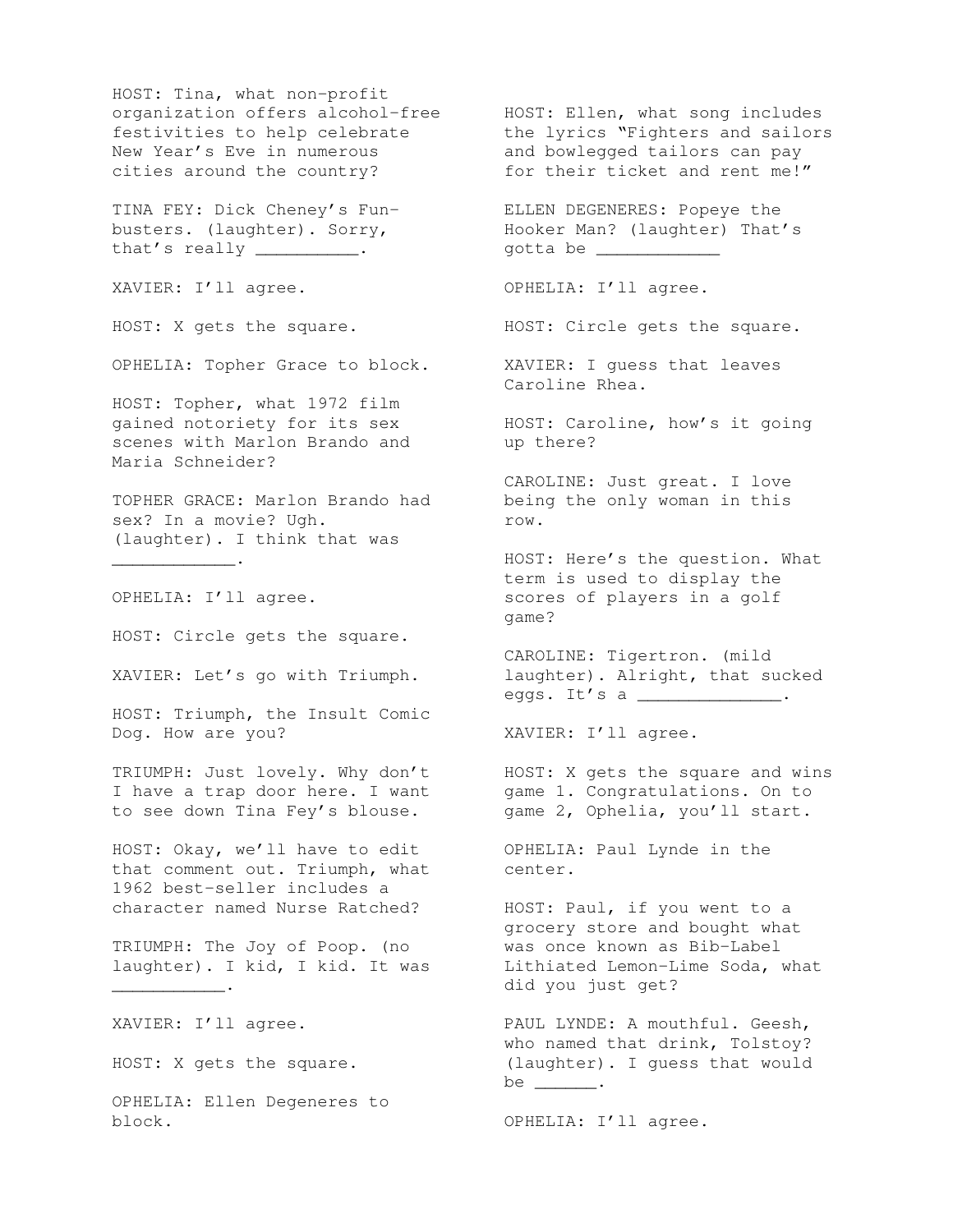HOST: Circle gets the square.

XAVIER: Ellen Degeneres.

HOST: Hey Ellen, what band released an album titled "Pretty Hate Machine" in 1989?

ELLEN DEGENERES: That sounds like a Debbie Gibson or Tiffany album to me. (laughter) Actually, that's \_\_\_\_\_\_\_. I have a copy of it at home.

XAVIER: I'll agree.

HOST: X gets the square.

OPHELIA: Tina Fey please.

HOST: Okay, going to the left side of the board. Tina, the infamous Dead Man's Hand in poker is what rank?

TINA FEY: Supreme Commander. (mild laughter). Speaking of rank, can you do something about Paul? Geesh. Do you want the specific cards?

HOST: No, just the rank.

TINA: Okay, that's \_\_\_\_\_\_\_\_\_.

OPHELIA: I'll agree.

XAVIER: I'll go for the block.

HOST: Back over to Topher. What includes three running events, three throwing events, two jumps, a hurdles and a vault?

TOPHER GRACE: A fight at the Osbournes. (laughter). I'll say a \_\_\_\_\_\_\_\_\_\_\_\_\_\_\_.

XAVIER: I'll agree.

HOST: X gets the square.

OPHELIA: Over to Caroline Rhea.

HOST: Caroline, what 1964 film by director John Frankenheimer involves a military plot to take over the US Government?

CAROLINE RHEA: 1964. I wasn't even born then. (raucous laughter). (glares left to the audience) Nice, nice, thanks. That's the film \_\_\_\_\_\_\_\_\_\_\_.

OPHELIA: I'll agree.

HOST: Circle gets the square.

XAVIER: Montel to block.

HOST: Montel, what snacks, usually frosted cakes cut into small pieces, literally means "small oven"?

MONTEL WILLIAMS: Easy-Bake Mud Pies. (laughter). My sister used to make them all the time. I think they are \_\_\_\_\_\_\_\_\_\_.

XAVIER: I'll agree.

HOST: X gets the square.

OPHELIA: Let's try Charo.

CHARO: Coochie-coo!

HOST: Circle gets the square. HOST: Coochie-coo Charo. Charo, where is the focus of an earthquake?

> CHARO: In my bedroom, honey. (wild laughter). Everybody knows the focus of an earthquake is the \_\_\_\_\_\_\_\_\_.

> > OPHELIA: I'll agree.

HOST: Circle gets the square.

XAVIER: Richard Simmons to block.